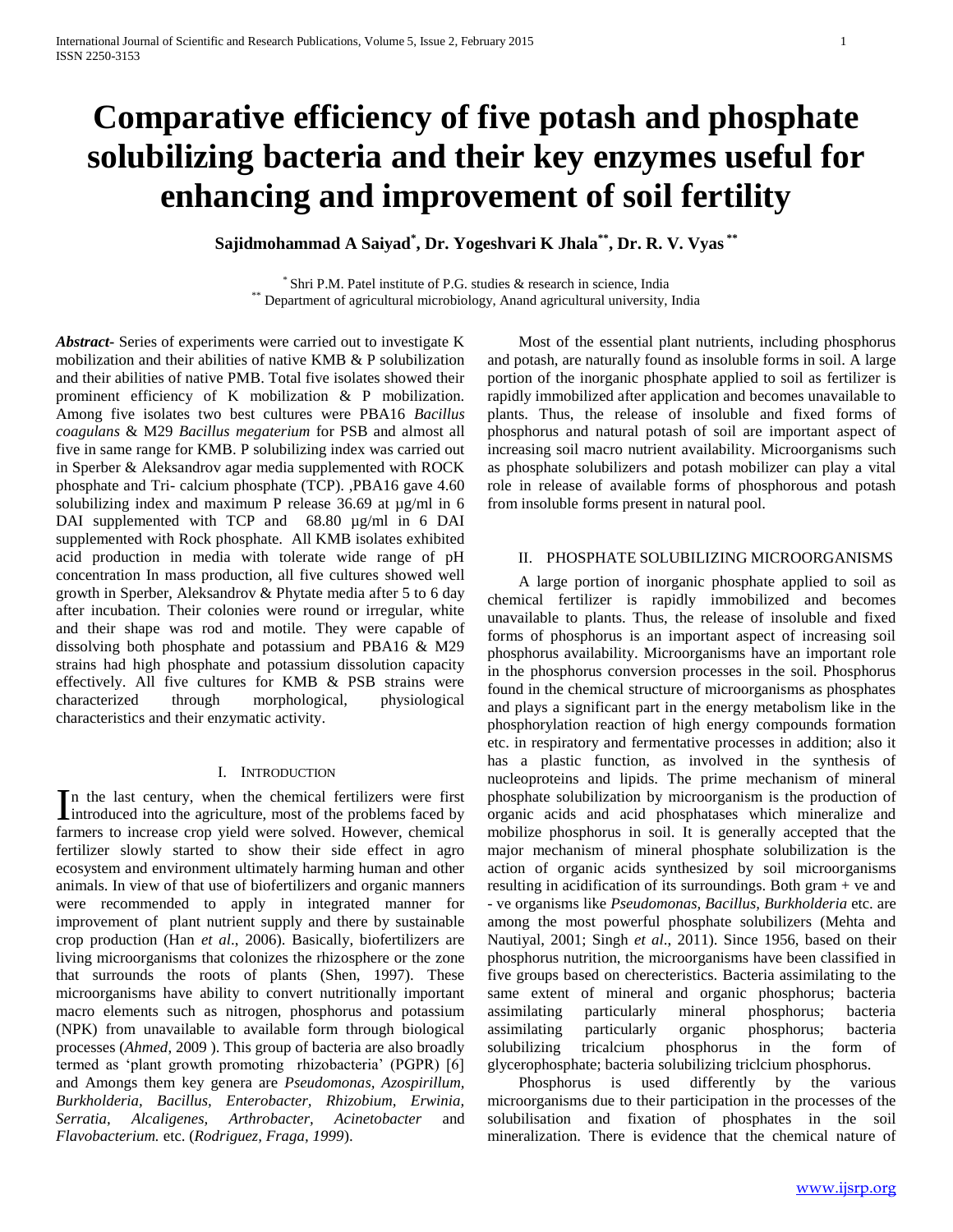most of the organic phosphorus in the soil is of microbial origin. Most of the microorganisms possess an enzymatic system which enables them to mineralize phosphorus containing organic compounds, and the phosphatase activity of the microorganisms has been known for a long time. Up to 50% of the microorganism isolated from the soil and rhizosphere exhibit phytase activity. Atlas (1998) considers that bacteria have both phytase and nuclease and a result of it able to mineralize not only glycerophosphate but also lecithin. In 1964, Mazkin and Kuznetova divided soil microorganisms according to their enzymatic mechanism in five groups as follows: microorganisms with low phosphatase activity (e.g. mycobancteria, micrococci, bacillus mycoides); microorganisms with high phosphatase activity (e.g. pseudomonadaceae family representatives); microorganisms with high phosphatase and ribonuclease activities (e.g. *Bacillus megaterium*, which possesses a glucose induced adaptive ribonuclease) and microorganisms with high phosphatase, ribonuclease and deoxyribonuclease activities (e.g. *B. subtilis*, *B. cereus*).

#### III. POTASH MOBILIZING MICROORGANISMS

 Plants absorb potassium from the soil and its availability in soil is dependent upon the K dynamics as well as on total K content. Out of the three forms of potassium found in the soil, soil minerals make up more than 90 to 98 per cent of soil potassium [2]. The second non-exchangeable form of potassium up to 10 per cent of soil potassium is predominantly the interlayer K of non-expanded form as elite and lattice in Kfeldspars [3, 4]. Release of non-exchangeable K to the third exchangeable form occurs when level of exchangeable and solution K is decreased by crop removal, runoff, erosion and/or leaching [2, 5] (*Priyanka Parmar et al.*, 2013).

 Many microorganisms in the soil are able to solubilize 'unavailable' forms of K-bearing minerals, such as micas, illite and orthoclases by excreting organic acids which either directly dissolves rock K or chelate silicon ions to bring the K into solution (Groudev, 1987; Friedrich *et al*., 1991; Ullman *et al*., 1996; Bennett *et al*., 1998). Therefore, the application of K solubilizing microorganisms (KSM) (Zahra *et al*., 1984; Vandevivere *et al.,* 1994; Barker *et al.,* 1998) is a promising approach for increasing K availability in soil. Production of carboxylic acids like citric, tartaric and oxalic acids is also associated with feldspar solubilization by microrganisms (Malinovskaya *et al.,* 1990; Sheng and Huang, 2002b Sheng, 2005).

 Plant growth-promoting bacteria (PGPR) have been reported to be the key elements for plant establishment under nutrient-imbalance conditions. Their use in agriculture can favours the reduction of agro-chemical use and support ecofriendly crop production (Herrera *et al*., 1993; Glick, 1995; Requena *et al*., 1997). PGPR can also improves of plant growth, plant nutrition uptake root growth pattern, plant competitiveness and responses to external stresses. Different PGPR including associative bacteria such as *Azospirillum, Bacillus, Pseudomonas, Enterobacter* have been used for their beneficial effects on plant growth (Kloepper and Beauchamp, 1992; Hoflich *et al*., 1994 Sheng, 2005).

#### IV. MATERIALS AND METHODS

 The present investigation was undertaken with the aim of comparative efficacy of five potash and phosphate solubilizing bacteria and their key enzymes useful for enhancing and improvement of soil fertility to exploit their.

The detailed information about materials used and methods adopted for the present research work has been elaborated in this chapter. The study was conducted at Department of Agricultural Microbiology, B.A. College of Agriculture, Anand Agricultural University, Anand, during Feb 2014 to April 2014.

## **Qualitative estimation of phosphate and potash solubilizing efficiency of test cultures on agar plates.**

 All the isolates were spot inoculated on Sperber's medium supplemented with tri calcium phosphate and Aleksandrove's media containing mica for testing mineral phosphate and potash substrate solubilisation respectively. Plates were incubated at  $30+2^{\circ}$ C for five days with observation on colony diameter every 24 h. Clear zone formation around the growing colony indicated phosphate solubilization activity. Solubilization Index (SI) was calculated according to method described by Collavino *et al.* (2010) using following formula. Experiment was also carried out for checking culture's efficiency by replacing Calcium phytate in place of TCP.

## **Qualitative estimation of phosphate solubilization efficiency in liquid medium.**

 Erlenmeyer flasks (250 ml) containing 100 ml of the sterilized liquid Sperber's medium were inoculated with 100 µl of bacterial suspension (approx.  $10^8$  cfu/ml). For each isolate three flasks were inoculated. The flasks were incubated on rotary shaker (150 rpm) at  $30+2$ °C. After 3, 5, 7 and 10 days, measurement of pH using pH meter and liberated P in broth following Vanado-molybdate method was carried out (Jha *et al*., 2009). The graph of OD versus concentration of phosphate in µg was plotted for the standard and samples were compared to calculate P concentration.

### **Qualitative estimation of potash solubilizing efficiency in liquid medium**

 Hundred (100) ml of sterilized Aleksandrov media containing mica as mineral potash source. 250 ml Erlenmeyer flask were inoculated with 100 µl of bacterial suspension (approx.  $10^8$  cfu/ml) and incubated at  $30\pm2^{\circ}$ C for 10 days. For each isolate three flasks were inoculated. The flasks were incubated on rotary shaker (150 rpm) at  $30\pm2^{\circ}$ C. After 3, 5, 7 and 10 days, each flask was checked for potassium release by flame photometry. The suspension was centrifuged at 10,000 rpm for 10 min and supernatant was retained. 1ml of supernatant was taken in 50 ml volumetric flask and volume was made to 50 ml with distilled water and mixed thoroughly. After that the solution was fed to flame photometer for estimating K (Hu *et al*., 2006).released from the mineral mica individually by test bacteria.

#### **Qualitative estimation of phosphatase enzyme activity Estimation of acid phosphatase activity**

 Incubated 3 ml of substrate (pera nitrophenol) at 37°C for 5 min. Added 0.5 ml of enzyme extract and mix well. Remove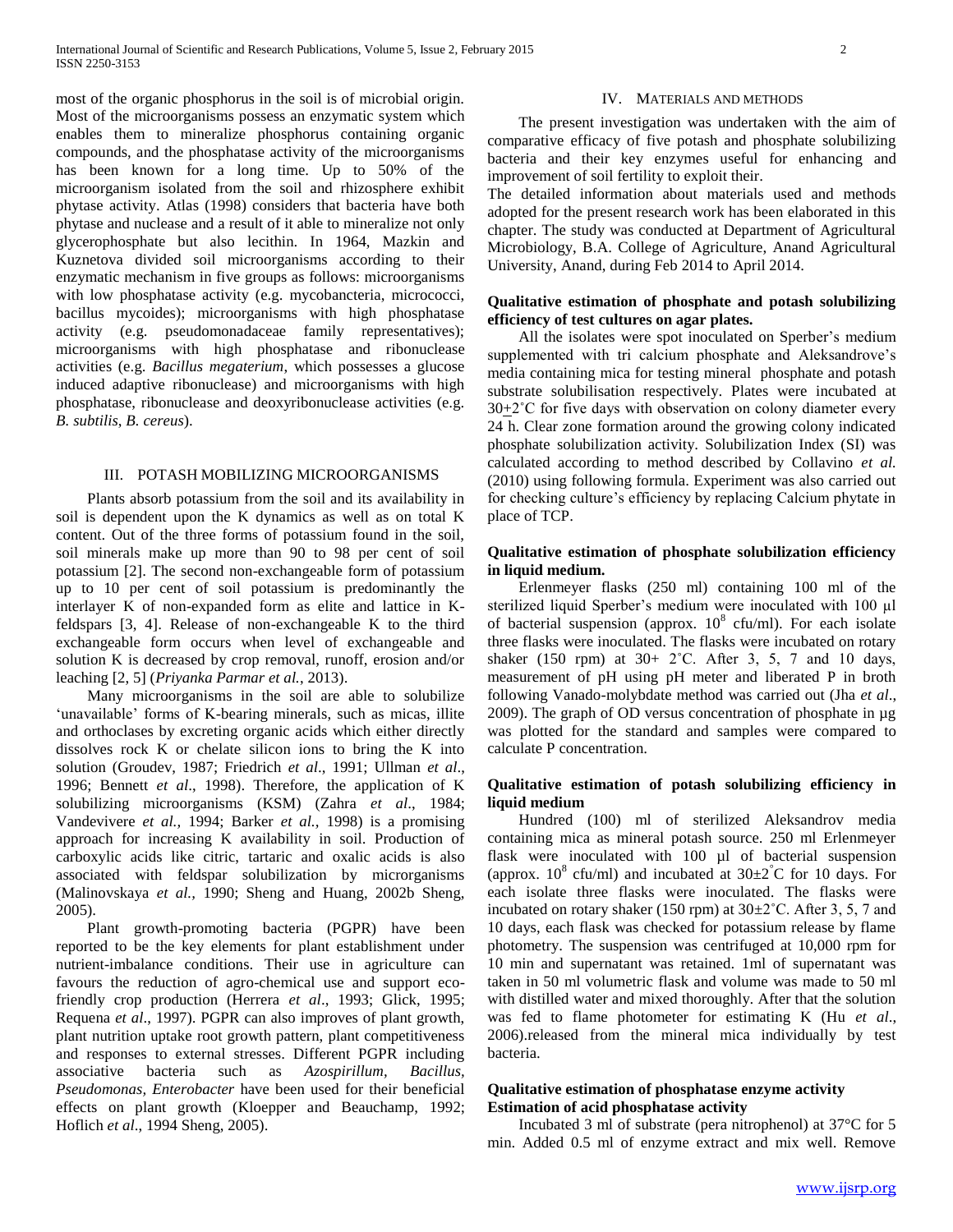immediately 0.5 ml from this mixture and mix it with 9.5 ml 0.085N NaOH. This corresponds to zero time assays (Blank). Incubated the remaining solution with Substrate enzyme for 15 min at 37°C. Drawn 0.5 ml of sample and mixed it with 9.5 ml NaOH solution. Measured absorbance of blank and incubated tubes at 405 nm on spectrophotometer. Taken 0.2 to 1.0 ml (4 to 20 mH) of standard, dilute to 10.0 ml with NaOH solution. Read the colour following standard curve was prepared to find out unit activity.

#### **Estimation of alkaline phosphatase activity**

 Incubated 3 ml of substrate (pera nitrophenol) at 37°C for 5 min. added 0.5 ml of enzyme extract and mixed well. Removed immediately 0.5 ml from this mixture and mixed it with 9.5 ml 0.085N NaOH. This corresponds to zero time assay (Blank). Incubated the remaining solution with substrate enzyme for 15 min at 37°C. Drawn 0.5 ml of sample and mix it with 9.5 ml NaOH solution. Measured absorbance of blank and incubated tubes at 405 nm on spectrophotometer. Take 0.2 to 1.0 ml (4 to 20 mH) of standard, diluted to 10.0 ml with NaOH solution. Read the colour following standard curve was prepared to find out unit activity.

#### **Determination of phytase enzyme activity**

 For primary screening, 100μl suspension of these flasks was plated onto a phytase screening turbid agar media plates (PSM) containing 1.5% glucose, 0.1% Na- phytate (Hi media, India), 0.2% NH4NO3, 0.05% KCl, 0.05% MgSO4.7H2O, 0.03% MnSO4, 0.03% FeSO4.7H2O and 2.0% agar (pH 7.5) and incubated at 50°C for 2-5 days. Bacterial isolates, capable of hydrolyzing Na-phytate which were recognized by their surrounding clear halo, were further selected and repeatedly streaked on nutrient agar plates. Hydrolytic zone was calculated by subtracting the diameter of zone of growth from diameter of total halo area.

## **Quantitative analysis of phytase producing microorganisms by spectrometry**

 Each of the bacterial isolates were grown in 50ml of liquid medium containing 0.1 % sodium phytate, 1% peptone, 0.2% (NH4)2SO4, 0.05% KCl, 0.05% MgSO4.7H2O, 0.03% MnSO4, 0.03% FeSO4.7H2O, pH 7.5 in a 250ml flask and incubated at 50°C for three days on a rotary shaker at 200rpm. Crude enzyme was harvested by centrifugation at 10,000g for 10mins at 4°C and the clear supernatant was used as the source of extracellular phytases.

 Sodium phytate was used as substrate for assaying the activity of phytase. Phytase activity was determined by measuring the amount of liberated inorganic phosphate. The reaction mixture consisted of sodium phytate (Sigma; 0.5% w/v) prepared in sodium acetate buffer (0.2 M, pH 5.5) and 0.2ml of supernatant. After incubation at 50°C for 30mins, the reaction was stopped by adding an equal volume of 15% Trichloroacetic acid. The liberated phosphate ions were quantified by mixing 100μl of assay mixture with 900μl of 1.0 M H2SO4 10% ascorbic acid- 2.5% ammonium molybdate (3:1:0.1) (v/v). After 20mins of incubation at 50°C, absorbance was measured at 700 nm.

#### V. RESULT AND DISCUSSION

 Screening and selection of efficient microorganisms having beneficial characters to optimize higher crop yield and to conserve the sustainability of the agricultural ecosystem is an important approach in Agricultural Microbiology. The present investigation was aimed to have comparative efficacy of five phosphate and potash solubilizing native bacteria and their key enzymes useful for enhancing soil fertility *in vitro*.

#### **Qualitative estimation of phosphate solubilization efficiency of test cultures**

 Phosphate solubilization efficiency of test cultures was tested on Sperber's media supplemented with 'P' substrates like Tri Calcium phosphate (TCP) and Calcium phytate.

#### **Tri calcium Phosphate solubilization by selected strains**



 Total 5 native microbial strains were screened for P solubilization activity on Sperber's agar media supplemented with TCP as source of phosphorous. The solubilization zone formation was observed at 5 days. The SI for different isolates was ranging from 1.0 to 4.60 and 1.0 to 3.65 in Sperber's medium. The highest SI was recorded for *B. coagulans* II (4.60) followed by *E. asburiae*, *B. coagulans* I, *Bu. metallica* and *B. megaterium* as 1.0, 4.41, 1.00 and 2.13 respectively. While the lowest SI was recorded to be 1.0 for isolate *Bu. metallica* and *E. asburiae.* 

#### **Solubilization of Ca-phytate by native strains**



 The ability of the isolates to solubilize insoluble organic phosphate in form of Ca-Phytate was also tested in media containing Ca- Phytate as sole source of phosphate. After 5 days of incubation the zone diameter were recorded and SI was worked out. The highest SI 3.13 was recorded for isolate B. coagulans II followed by isolate *E. asburiae*, *B. coagulans* I, *Bu. metallica* and *B. megaterium*. Standard check *B. coagulans* I was recorded with SI 3.13. SI for all the isolates was found statistically different from each other.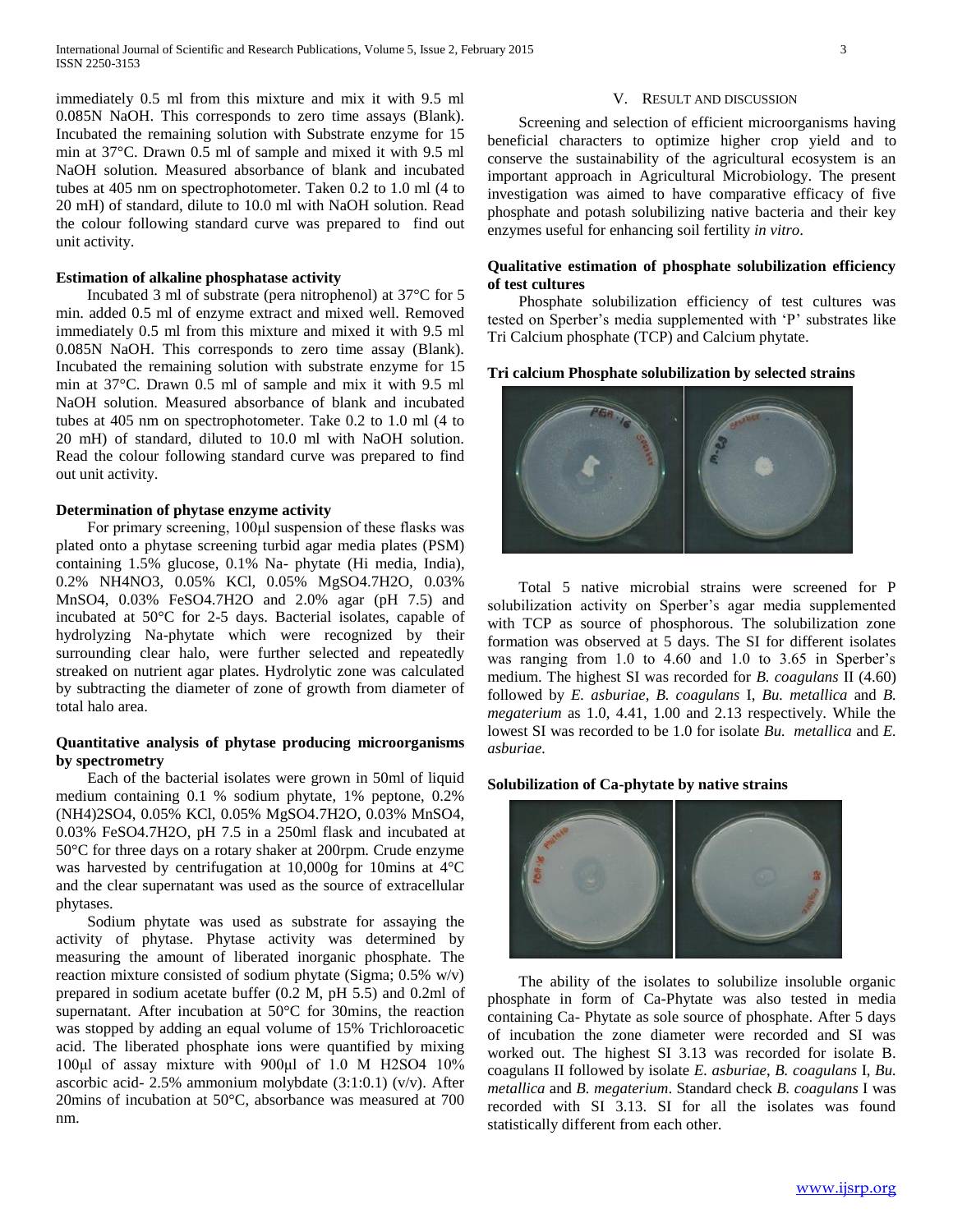# **Qualitative estimation of potash (K) solubilization efficiency of test cultures**



 Potash solubilization efficiency of five cultures was tested on Alekzendrov's media containing mica as source of mineral potash. The highest SI in Alekzendrov's medium was recorded for isolate *B. coagulans* I (3.55) followed by *B. megaterium*, *E. asburiae*, *B. coagulans* II and *Bu. metallica.*

### **Quantitative estimation of mineral phosphate and potash solubilisation by selected test cultures Estimation of phosphate by VM method**

 Phosphate solubilization assay in liquid medium was performed with two insoluble P substrates, TCP and rock phosphate in MS broth. Observations were recorded at 3, 5, 7 and 10 days after inoculation and release of P was estimated by vanedo-molybdate method. Prior to media preparation the substrates were thoroughly washed with sterile double distilled water to remove free P residues.

## **Total P release from TCP in Sperber's broth**

 All of 5 strains showed significantly higher solubilization of phosphate than control and in Sperber broth with tri calcium phosphate, strain *E. asburiae* and *B. megaterium* had Psolubilizing ability up to 51.78 µg/ml and 53.41 µg/ml after 6 day of incubation respectively and *B. coagulans* I had 77.47 µg/ml after 8 days of incubation respectively.

 All the five strains showed decrease in pH of the medium as then soluble P content increases this shows that the organisms release phosphorous as a result of organic acid production in the medium.

#### **Total P release from rock phosphate in Sperber's broth**

 P solubilizing bacteria plays an important role in plant nutrition through the increase in P uptake by the plants. Applications of phosphate solubilizing microorganisms have been used as P-biofertilizer for crop cultivation and reported increased soil fertility. In present study the strain effective in Psolubilization are *B. coagulans* II and *B. megaterium* which are found is have good potential to be applied biofertilizer to increase 'P' in soil and assimilation of phosphate which will be useful to increase crop yield. In Sperber broth with rock phosphate, *B. coagulans* II & *B. megaterium* were found as most efficient strains and P-solubilizing ability up to 68.80 µg/ml and 103.57 µg/ml after 6 days of incubation respectively. pH values were measured at 2 to 8 days of incubation and the results showed that pH value were always higher than 6.5.

# **Quantitative estimation of mineral potash solubilisation by test cultures**

## **Testing of potash mobilizing capacity of bacteria in liquid assay by flame photometry**

 After observing the positive solubilization index of potential KMB isolates on Aleksandrov agar plates supplemented with mica, the isolates were further analyzed in Aleksandrov liquid media for K release with broth from minerals feldspar and mica from 2 DAI to 8 DAI. In Aleksandrov media supplemented with feldspar isolate *E. asburiae* gave highest K release  $4.85 \mu g \text{ ml}^{-1}$ at 6 DAI, which was declined to  $4.50 \mu g$  ml<sup>-1</sup> at 8 DAI and considered as best K solubilizer, next was *Bu. metallica* which showed 4.78  $\mu$ g ml<sup>-1</sup> of K release at 8 DAI. Least K release was exhibited by *B. coagulans* I which gave  $3.07 \mu g \text{ ml}^{-1}$  at 8 DAI and *B. coagulans* II exhibited  $3.51 \mu g$  ml<sup>-1</sup> at 8 DAI, K release in broth.

# **Qualitative and quantitative analysis of organic acids production in liquid media by HPLC**

 HPLC analysis of culture filtrate was carried out to identify and quantify the organic acids produced during solubilization of TCP by selected two cultures *Bu. metallica* and *B. megaterium* at 5 DAI. During TCP solubilization, it was found that the major organic acids produced by both the bacteria are lactic and gluconic acids.

 Total organic acid production was recorded as 35,708.78 µg/ml and 5122.3 µg/ml of *Bu. metallica and B. megaterium*  respectively, which was lowest among all the isolates which can be correlated with its P solubilization efficiency of this culture. Overall results showed that lactic acid is the major organic acid produced by both the isolates followed by gluconic acid. Among the five native cultures, it was observed that two cultures *Bu. metallica* and *B. megaterium* were found overall best for 'P' solubilizers and their organic acid profiling was carried out using HPLC.

| Sr.<br>No.                 | Organic acid<br>DAI               |                      | Concentration ( $\mu$ g/ml) after 5 |
|----------------------------|-----------------------------------|----------------------|-------------------------------------|
|                            |                                   | <b>Bu.</b> metallica | <b>B.</b> megaterium                |
| 1                          | Oxalic acid                       |                      | 0.0                                 |
| $\overline{2}$             | <b>Gluconic acid</b>              | 35205.03             | 1772.2                              |
| 3                          | <b>Tartaric acid</b>              |                      | 0.0                                 |
| $\overline{\mathbf{4}}$    | <b>Pyruvic acid</b>               |                      | 0.0                                 |
| 5                          | Malic acid                        |                      | 0.0                                 |
| 6                          | <b>Malonic acid</b>               |                      | 0.0                                 |
| 7                          | Lactic acid                       | 80.80                | 3185.8                              |
| 8                          | <b>Acetic acid</b>                | 106.66               | 0.0                                 |
| 9                          | Citric acid                       | 43.87                | 0.0                                 |
| 10                         | <b>Gluconic</b><br>2-Keto<br>acid | 153.94               | 38.6                                |
| 11                         | Propionic acid                    | 118.47               | 125.7                               |
| 12                         | <b>Butyric</b> acid               |                      | 0.0                                 |
| 13                         | <b>Succinic acid</b>              |                      | 0.0                                 |
| <b>Total Organic acids</b> |                                   | 35708.78             | 5122.3                              |

**Quantitative estimation of mineral phosphatase and phytase enzymes of selected cultures**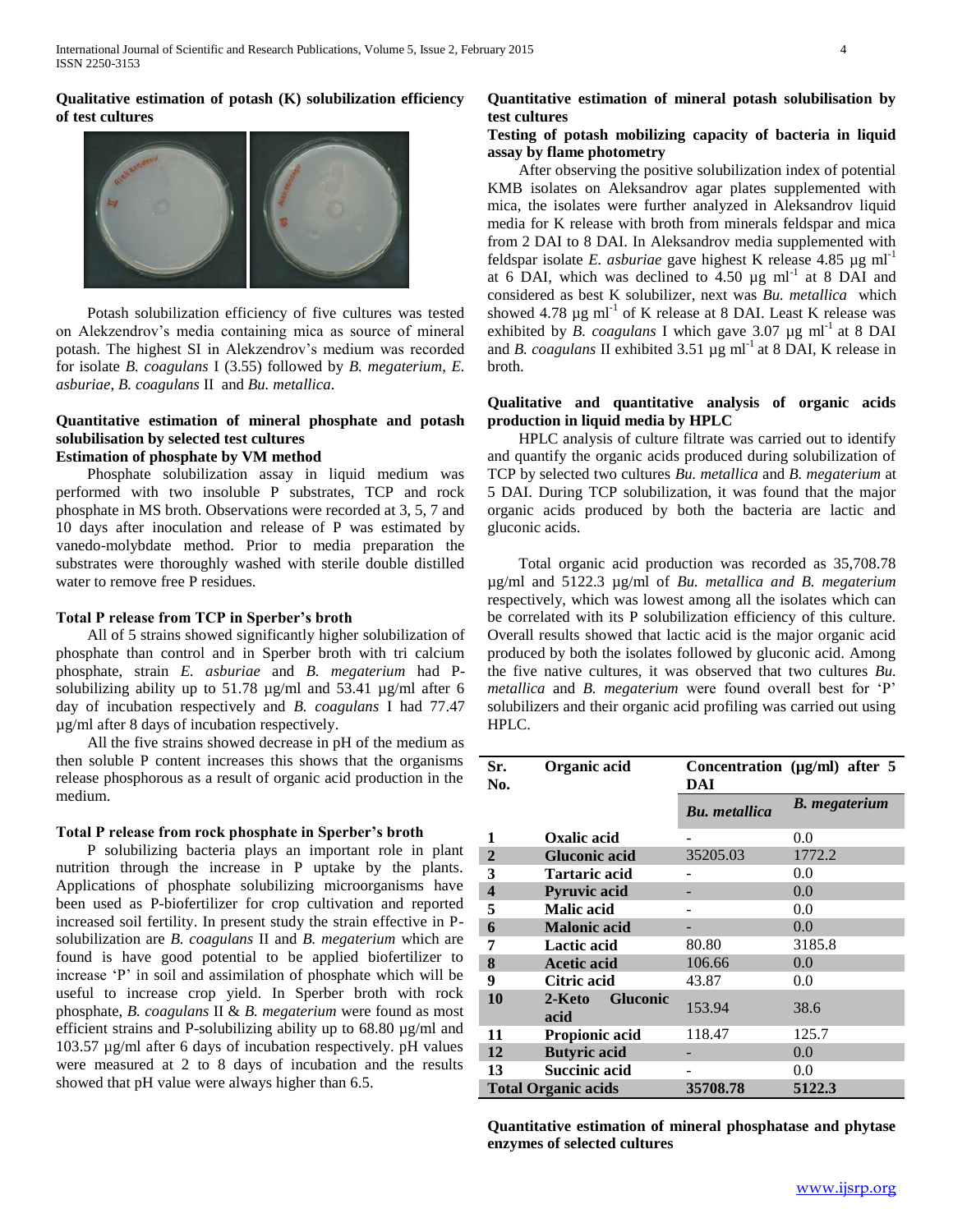## **Determination of acid phosphatase activity by phosphorous solubilizing bacteria**

 Extracellular acid phosphatase was eluted on rock phosphate and TCP, after elution the unit activity of five strains of bacteria was increased in 8 days. While, in contrast to our results, extracellular acid phosphatase was obtained after 6 days in *Bu. metallica* 0.143  $\mu$ g ml<sup>-1</sup> and *E. asburiae* 0.061  $\mu$ g ml<sup>-1</sup> in rock phosphate and *B. coagulans* II 0.061 µg ml<sup>-1</sup> as higher concentration and after 8 days in *B. coagulans*  $I$  0.097  $\mu$ g ml<sup>-1</sup> in rock phosphate and *E. asburiae*  $0.112 \text{ µg ml}^{-1} \text{min}^{-1}$ , *B.*  $megaterium$  0.164  $\mu$ g ml<sup>-1</sup> as higher concentration than other strains respectively.

## **Determination of alkaline phosphatase activity by phosphorous solubilizing bacteria**

 Extracellular alkaline phosphatase was obtained after 6 days in *B. megaterium* (0.159 µg/ml/min), *Bu. metallica* (0.143µg/ml/min) in rock phosphate broth and *B. coagulans* II (0.148 µg/ml/min), *Bu. metallica* (0.143 µg/ml/min) as higher concentration and after 8 days in *B. coagulans* I (0.097 µg/ml/min) in rock phosphate and *E. asburiae* (0.112 µg/ml/min), *B. megaterium* (0.164 µg/ml/min) as higher concentration than other strains respectively.

One unit of phosphatase is the amount which hydrolyses 1μmol of substrate per minute at acidic pH and temperature 37°C

## *In vitro* **testing of phytase producing capacity of bacteria in liquid assay and plate assay**

 The data from the quantitative determination of phytase activity in phytate medium showed that total phytase enzyme produced by *B. coagulans strain PBA 16* strains showed activity above 0.008 U/ml after 6 days. Whereas, after 8 days other isolates activity reduced expect *B. megaterium*, which is increased above 0.003 U/ml.

One unit of phytase is defined as the amount of enzyme that liberates one  $\mu$  mol inorganic phosphate mL<sup>-1</sup> min<sup>-1</sup> under the assay condition.

#### VI. SUMMERY AND CONCLUSION

 Five native cultures were screened for P solubilization and their P solubilizing index was worked out in Sperber agar media supplemented with TCP as source of phosphorus and observed that three isolates viz. *Bu. metallica, B. coagulans* and *B. megaterium* gave good halo than others. Whereas solubilization index was carried out in phytate medium was also showedgood halo zone of two isolates.

 P solubilization efficiency in liquid medium indicated that isolate *B. megaterium* and *E. asburiae* are found best and solubilize maximum amount of TCP releasing 53.41 µg/ml P and 51.78 µg/ml at 6 DAI respectively. For rock phosphate maximum P release 103.58 µg/ml and 68.80 µg/ml recorded on 6 DAI for isolates *B. coagulans* II and *B. megaterium* respectively. The overall results indicated that two native PSB isolates have been established as more potent cultures and have significantly importance for soil fertility and P fertilizer. Entire scenario of different experimentations signifies that, PSB isolate *B. megaterium* and *B. coagulans* II used as P-biofertilizer to

increase 'P' in soil and also used to increase crop yield with best potency for enhancement of soil fertility.

 Selected two native PSB isolates one gram negative and one are gram positive viz. *B. megaterium* and *Bu. metallica*  respectively, were further screened for organic acid production on media supplemented with pH indicator dye bromo phenol blue (BPB) primarily exhibited positive results of acid secretion. HPLC profiles for qualitative and quantitative analysis of organic acids showed presence of different organic acids *viz*. oxalic, gluconic, malonic, lactic, acetic, citric, 2-KG, butaric, propionic, malic and tartaric acid in culture filtrates of isolates among which gluconic acid was predominant in all the isolates tested. Isolate *Bu. metallica* found to produce highest amount of organic acid i.e. 35,708.78 µg/ml on 5 DAI. Isolate *B. megaterium* also found to produce total 5122.3µg/ml of organic acid.

 Among the all enzymatic activity indicate that extracellular phosphatase was produced by the five native isolates was noticed to be low compared to 'P' solubilizers sited in literature. All five cultures produce low acid and alkaline phosphatase and thus there was lesser hydrolysis of the substrate hence show lower activity.

 Five native cultures of K and P solubilizers showed their K solubilizing index was carried out in Aleksandrov agar media supplemented with mica as source of mineral potash and observed that two isolates gave good zone of solubilization than others.

 Potash mobilizing efficiency in Aleksandrov liquid media supplemented with mica as a source of mineral potash indicated that isolate *E. asburiae* was best potash mobilizer showing 4.85µg/ml of K release from feldspar at 6 DAI and 4.50 µg/ml of K release from mica at 8 DAI.

 Overall results indicated that five native cultures can significantly improves plant growth if used in field due to their PGPR activity like P and K solubilization. Entire scenario of different experimentation signifies that native isolates have best potency for 'P' & 'K' mobilizing and their by for the improvement of soil fertility ultimately for better crop productivity.

#### **REFERENCES**

- [1] Aleksandrov, V. G., Blagodyr, R. N. and Iiiev, I. P. (1967). Liberation of phosphoric acid from apatite by silicate bacteria. Mikrobiyol Zh. (Kiev), 29: 111-114.
- [2] Ahmed, Hala F. S. and El-Araby, Magda M. I. (2012). Evaluation of the influence of nitrogen fixing, phosphate solubilizing and potash mobilizing biofertilizers on growth, yield, and fatty acid constituents of oil in peanut and sunflower.African Journal of Biotechnology, 11(43): 10079-10088.
- [3] Archana (2007). Studies on potassium solubilizing bacteria. M.Sc. Thesis submitted to the University of Agricultural Sciences, Dharwad.
- [4] Bae HD, Yanke LJ, Cheng, KJ , Selinger LB (1999). A novel staining method for detecting phytase activity. J. Microbiol. Meth. 39: 17-22.
- [5] B. C. Antanaitis & P. Aisen (1983). "Uteroferrin and the purple acid phosphatases". Advances in Inorganic Biochemistry 5: 111–136. PMID 6382957.
- [6] Beacham IR. Periplasmic enzymes in gram-negative bacteria. Int J Biochem. 1979;10:877–883.
- [7] Baoudene-Assali, F., J. Baratti, and G. P. F. Michel. 1993. Purification and properties of a phosphate-irrepressible membrane-bound alkaline phosphatase from Zymomonas mobilis. J. Gen. Microbiol. 139:229–235.